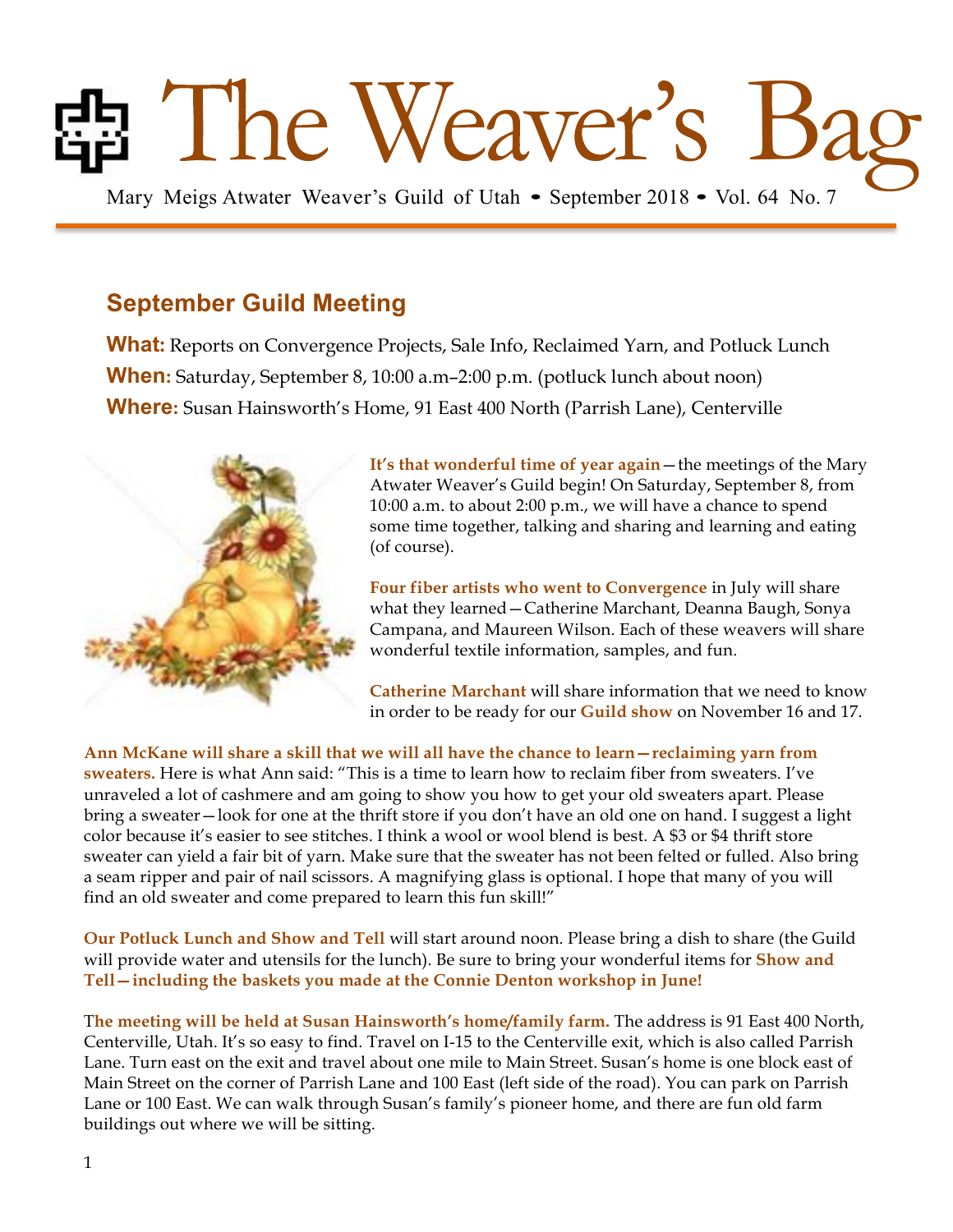#### **President's Message**



I had two very great compliments this summer. One was from my nine-year-old nephew, Stillwell, visiting with his family from South Carolina a few weeks ago. He told my sister that Aunt Susan's house was the "best house in the whole world"! He and his siblings loved to come over and play at my house, but the big attraction for Stillwell turned out to be the chenille rag rug on the Schacht loom! I showed him how to put chenille strips through the shed and then really beat!! And he had so much fun that I have about six inches of Stillwell's weaving to take out!

The other compliment came from another nephew, Sam, who was married a couple of years ago and is now establishing his own home with his wife and new baby. He and his wife visited my home after several years of absence. Both of them expressed their great interest in the textile art that I have throughout my home, surprised that I could have made such a variety of textiles on my looms. As things have turned out, I am going to make them something for their lovely home—they are going to visit soon to talk about what they would like.

It has meant a great deal to me to have the next generation of my family learning about this wonderful

craft that we love so much. I don't get a great deal of textile art made in my busy life, but what I have made brings me a lot of joy, and I'm so happy that my family and friends can also visit my home and enjoy it! *Susan Hainsworth*

## **Still a Few Spots in the Woven Shibori Workshop!**

There are still a couple of spots left in the Woven Shibori Workshop, and we hope that a few of you will decide that you want to go! Barbara Cabrol, a one-time member of the Mary Atwater Weaver's Guild, is returning to Salt Lake City on October 11, 12 and 13 to teach a Woven Shibori workshop at the Pioneer Craft House. **The registration form is on the website. Please send it to Sara Lee Neill,** 1180 West Old Highway Road, Morgan, UT 84040, rather than Jo Stolhand, as the registration form states.

This will be a modified round robin workshop, starting with pre-warped looms. Participants will explore the use of various weave structures to produce resist patterns on the woven fabric once the supplemental weft or warp threads have been gathered and secured. Samples will be cut off at regular intervals to gather the supplemental threads and dye. The fun is the final untying. Beginning to expert weavers will enjoy this workshop. Looms can include two-harness with pick-up, as well as 4 and 8 harness looms. Suggested drafts for 4 and 8 shaft looms will be supplied in advance.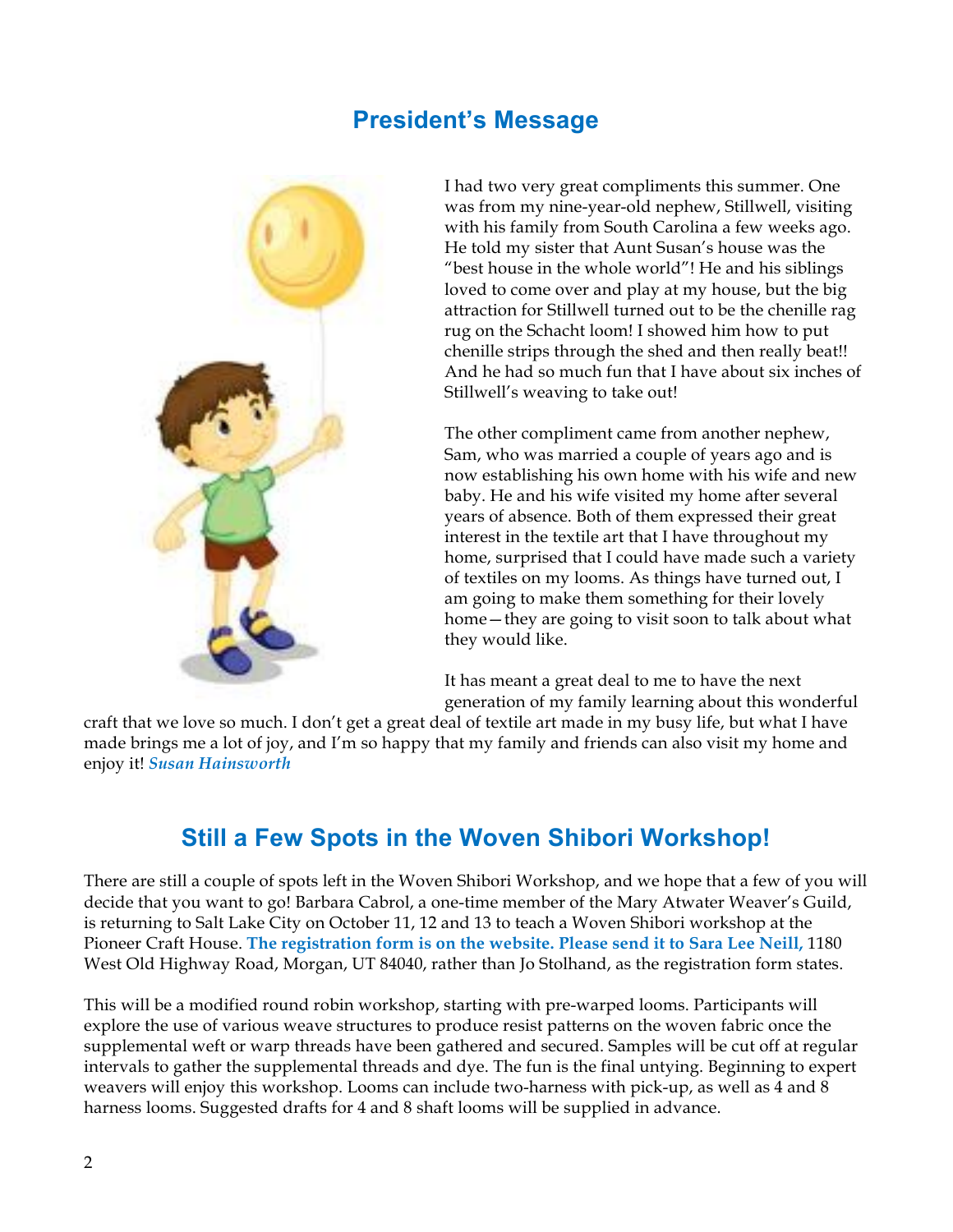## **June Meeting: Tote Baskets**



The June meeting was held at Mimi and Ping's community pavilion, a lovely setting for the meeting. We wove tote baskets under the guidance of Connie Denton, and her lovely assistant, Julie Schwartz.

Many beautiful baskets were woven from naturally-dyed reeds. I hope that we see them in person during the upcoming Guild year.



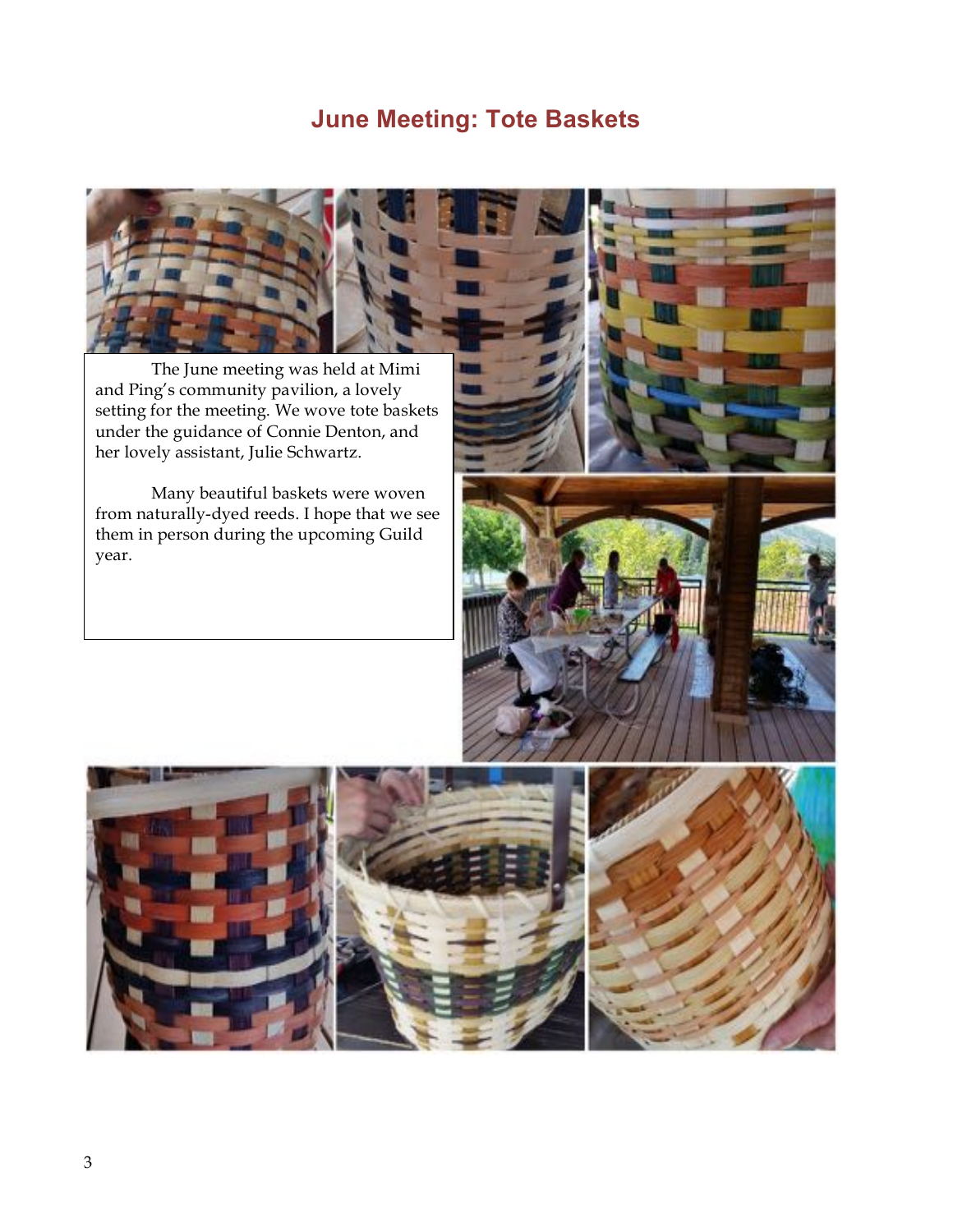

#### **Save These Dates!**

Alicia Suazo and I are still finalizing some of the programs, but here are the next few month's programs at a glance:

- **October 11–13:** Woven Shibori workshop with Barbara Cabrol at Pioneer Craft House.
- **October 11 Guild Meeting:** Barbara Cabrol will present the evening program "What If? Why Not?" Barbara will talk about why and how we should consider opening ourselves up to design changes and opportunities during projects.
- **November 8 Guild Meeting:** Juliette Lanvers will introduce this year's **Guild Challenge**: **Color and Weave!**
- **November 16–17: Guild Sale.** Please see the documents from Catherine about how to prepare.
- **December 13:** Guild Christmas Potluck Dinner and Gift Exchange *Mimi Rodes*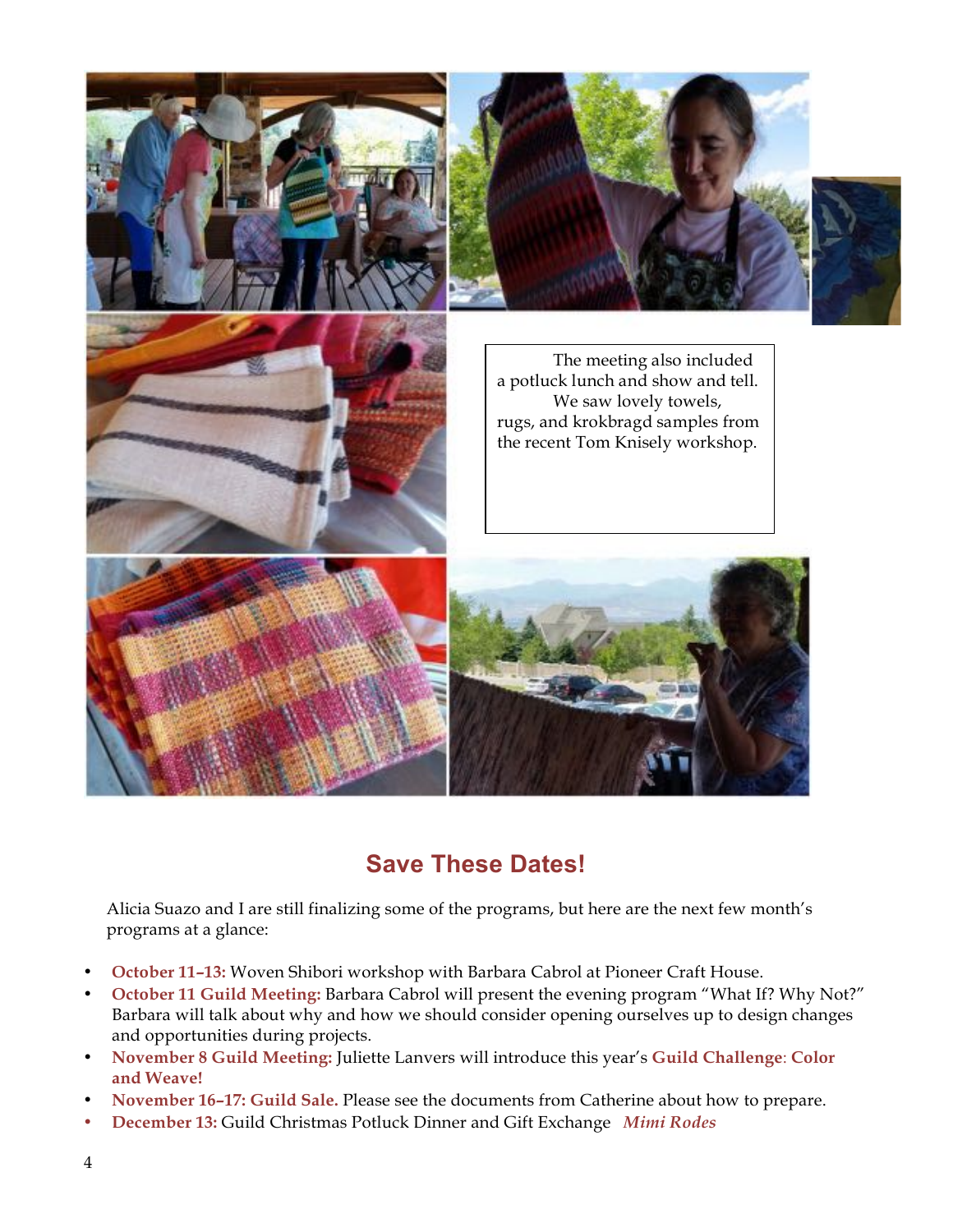#### **Guild Sale on November 16 and 17**

The Guild Holiday Sale is coming up on **November 16th and 17th** at the church where we hold our regular meetings. We will be setting up on Friday afternoon, and the sale will be held on **Friday evening from 5:00 to 9:00 p.m.** and **Saturday from 10:00 a.m. to 5:00 p.m.**

**Any handmade item** made by the person selling the item can be sold, except for food. Examples include handwoven, knit, crocheted, quilted, pottery, wall art, ornaments, jewelry, and rugs.

**We need as much participation in order to be successful.** Even if you have never sold anything before or only have one or two items, please participate in the sale. Having lots of items at the sale brings in lots of customers. Also, attend the sale and purchase something!

**Detailed instructions for the sale were sent out with the newsletter and will be on the website.** There is also the consignor agreement sheet. Please read these documents carefully so that you will be ready to participate in the sale. I will spend some time talking about the sale at our September meeting as well. HAPPY weaving, *Catherine Marchant*

## **Guild Show—"For the Love of Fiber"**

From **March 7 through April 24,** the Guild will hold its biennial show at the **Utah Cultural Celebration Center.** The theme is **"For the Love of Fiber."** A Call for Entries will be sent out very soon, but here are the basics:

The show will be held at the beautiful gallery in the Utah Cultural Celebration Center, where hundreds of people see our show each time. There will be a show opening on March 7, and that will be our March Guild meeting. **Please watch for the Call for Entries within a few weeks!** *Jeanette Tregeagle*

## **Guild Challenge**

Our next Guild Challenge will be presented by Juliette Lanvers, and the theme will be **"Creative Color and Weave."** This will be a great opportunity for all of us to learn together. The November Guild meeting will be a presentation on the Challenge, and the May meeting will be the time when the beautiful creations are shared with the Guild. Watch for more information!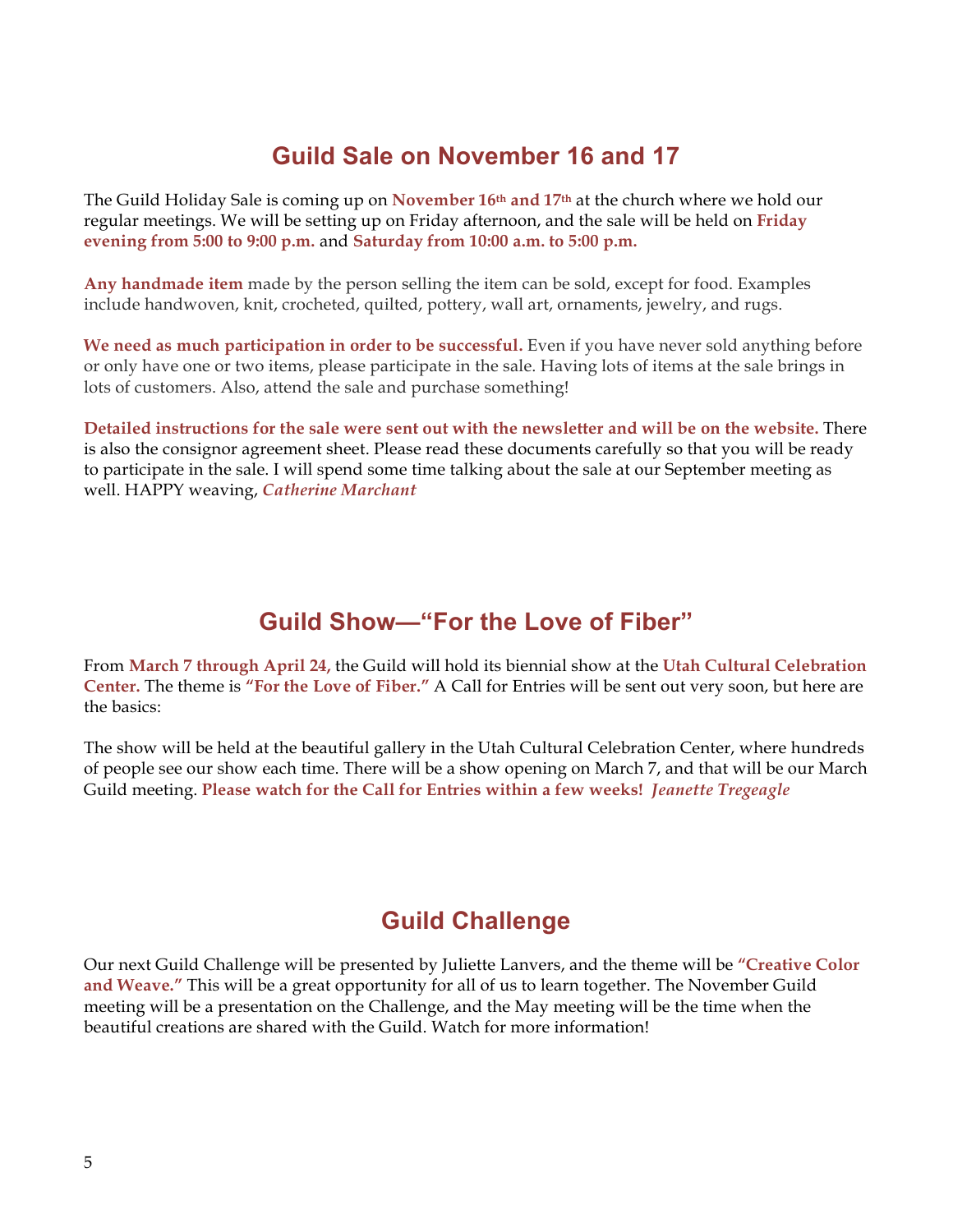## **Twining Workshop in St. George**

The Southwest Branch of the Guild in St. George will hold a twining class on Saturday, October 13, from 9:00 a.m. to 3:00 p.m. At the end of the class, you will have a completed twining sampler.

Twining is a portable method of interlacing strands. You can make pot holders, rugs, table mats, chair seats and seat covers, pillow covers, etc., without using a loom. You can also twine on a loom. Depending on the materials you use, twining can produce a very thick, sturdy fabric. Because it can be done on a simple frame loom, you can take your projects with you.

If you want to see some images of the twining that Bobbie Irwin has done, see bobbieirwin.com/gallery1.

The class costs \$35, which covers the cost of the materials. The cost of the class is based on the book and the frame that you will take home with you and the printing of course materials. You will take home:

- The book *Twist and Twine: 18 Ideas for Rags Rugs and Home Décor,* by Bobbie Irwi.
- A frame that you will use in the class and that you can use for future twining projects

#### You will need to bring:

Cotton rags cut into approximately 1-1/4-inch-wide strips. When you cut up cotton material into strips, you will normally have strips that are 2 feet to 2 yards long.

You need two contrasting colors:

- 4 yards of color A strips sewn into a continuous 4-yard strip (this will be your warp).
- 8 yards of color A strips in separate strips.
- 7 yards of color B strips in separate strips.

#### **Scissors**

Needles and thread that match the fabric colors.

I need a final count for the class by September 17, 2018. I need the count for the class ahead of time so I can order the books and make the frames.

If you would attend the class, please email me at NancyLCrowley@Outlook.com.

#### **Intermountain Weavers Conference**

The next Intermountain Weavers Conference (IWC) will be held July 25–28, 2019 at Fort Lewis College in Durang, Colorado. To be notified of the latest information about the conference, become a member of IWC by going to intermountainweavers.org.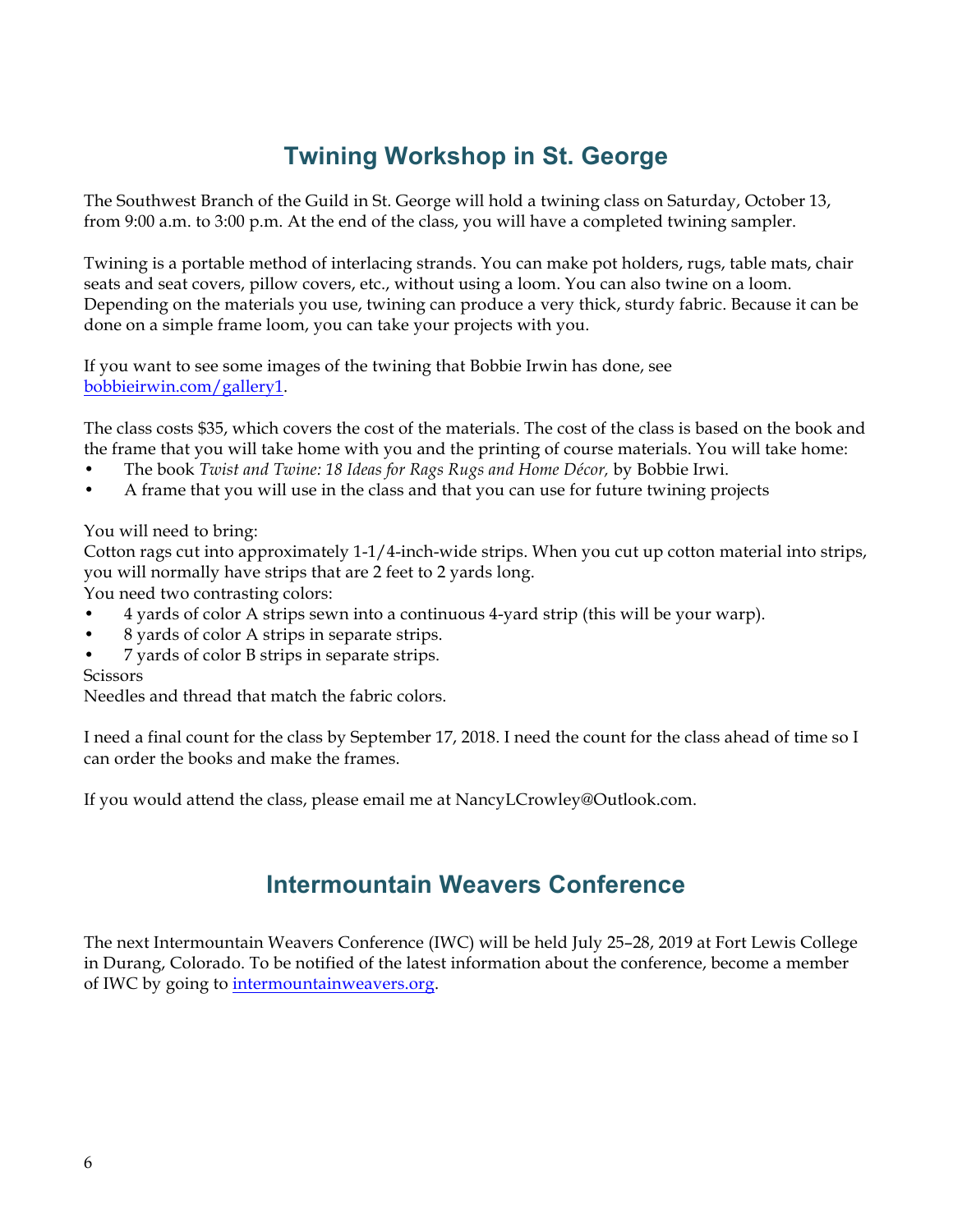## **Finding Your Inner Swede!**

My affinity for all things from Scandinavia led me purchase a big heavy counter marche loom this past year (an Oxaback Ulla Cyrus), and so this month I am exploring our Guild's holdings on Swedish weaving. I find its clean lines and use of simple structures to be soothing when my professional life is complicated and stressful. Many thanks to Sonya Campana for pulling this collection together for me.

#### **Old Swedish Weavings from North to South. By Doris Wiklund. Vävstuga Press.**



This utterly charming book is quite different from any other weaving book I have read. It feels part travelogue, part historical, and 100 percent centered on weaving. It describes older Swedish handwoven fabrics, either from the author's collection or borrowed from friends and acquaintances. Presented fabrics typically are shown in a color photo, and are accompanied by a draft and/or a thread-by-thread drawdown. A map of the regions of Sweden and an introduction to reading drafts, and especially profile drafts, is at the beginning of the book.

This book is geared toward the intermediate weaver, and it is full of inspiration. But what makes it most charming to me are the descriptions of how the author became acquainted with each of the presented fabrics. For example, an especially beautiful example of rosepath came from a friend, who noticed her son using the fabric in his garage to cover a bucket. There are interesting descriptions of how weaving integrated with

the patterns of life – especially during the very dark winters, when time might have been plentiful, but poor lighting made some tasks challenging. There were also comments on the yarns; for example, the author discusses how frequently she found cotton and linen singles being used, even for warp. And she describes her own mother-in-law, who favored weaving with singles, but noted that she did *"sigh a lot."* These stories make the lovely photos come alive.

#### **Swedish Swatches: the Yellow Series, the Red Series, and the Green Series. By Malin Selander**

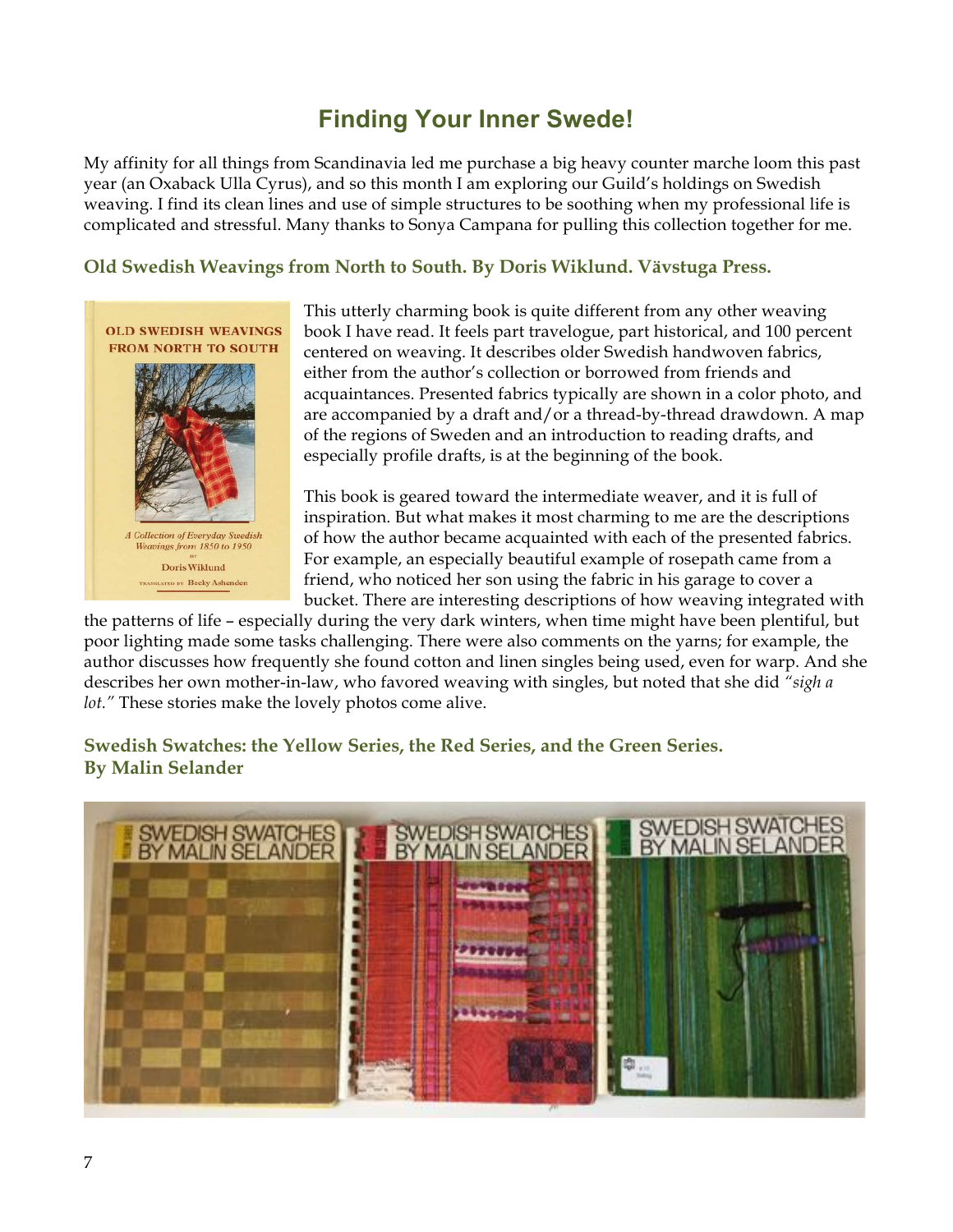Each of these three books is a treasure trove of inspiration. Organized around a color, each book contains 20 – 25 samples, with swatches for touching, drafts, and descriptions of the materials used, and the fabric's intended use. The swatches range from around a 2-inch square to nearly full-page. Included are fabrics for drapes, dresses, lamp shades, upholstery, place mats, etc. Some feel traditional, but most are inventive. Next time I lose my weaving mojo, these are the books I will turn to first. My love of these books made me yearn to know more about the author. **Malin Selander** (1922 - 2013) was a legendary Swedish weaver. She began weaving early, as her father died when she was quite young, and she took up weaving to help make ends meet. She had an international reputation, and did extensive traveling, teaching, and publishing. In the 1960s, she worked at the Banff School of Fine Arts, where she produced four of these swatch books, of which our Guild is lucky to own three (the Red, Yellow, and Green series). Here are some of my favorite swatches:



#### **Swedish Patterns and Designs. Volumes 1 and 2. Compiled by Swedish Homecraft Society.**

These unassuming books have the price printed on the first page: \$2.50. A bit of internet sleuthing found that they were printed in the 1940s. They have color plates in the back, and descriptions and drafts in the first half. Our Volume 1 has separate English and Swedish sections. They largely show rugs, and would be an excellent reference.

#### **VÄV**

No discussion of our Guild library's holdings on Swedish weaving could possibly omit our amazing collection of VÄV. These magazines are cover-to-cover inspiration. We have an extensive collection, all nicely organized in plastic holders.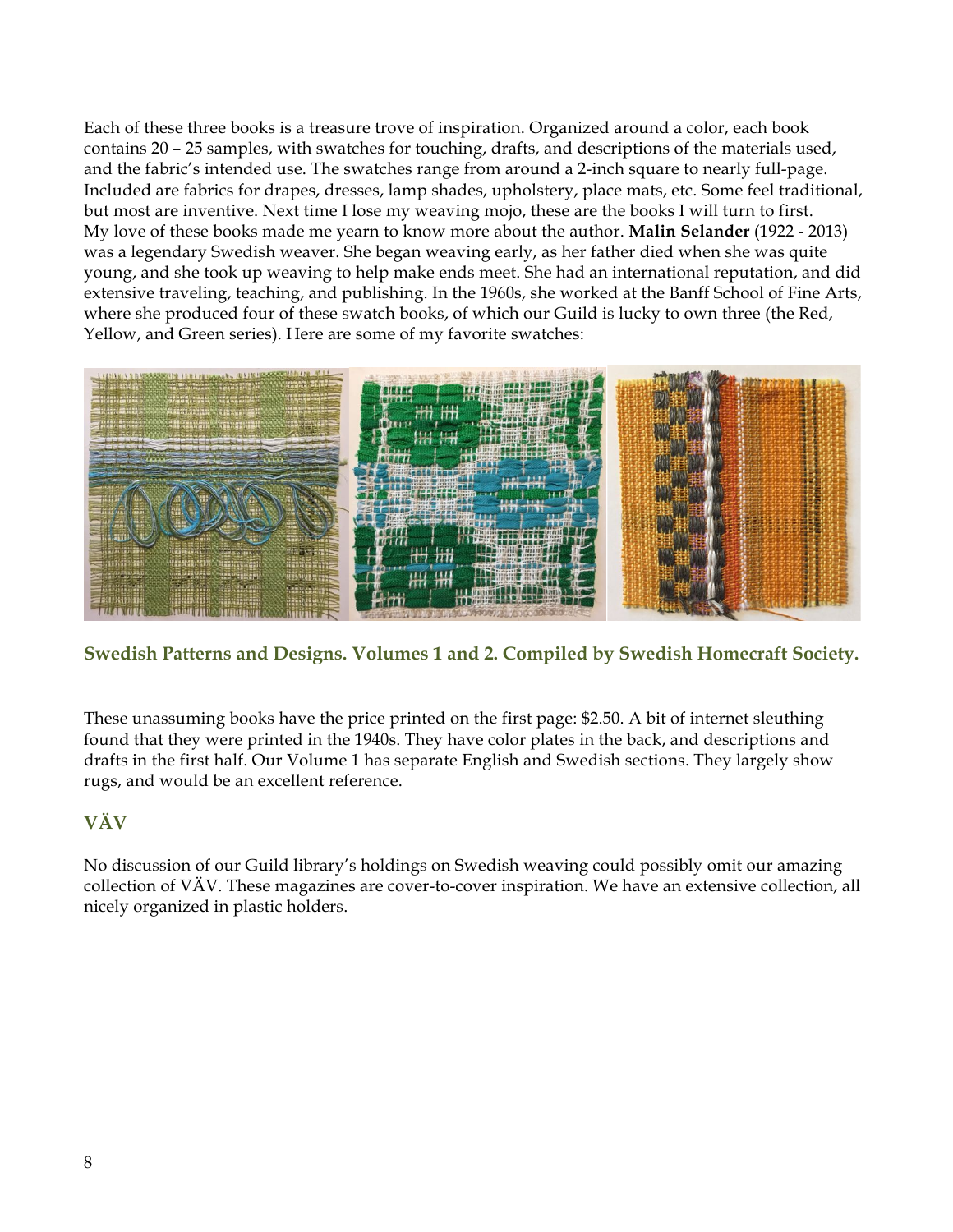## **Shuttle-Craft Bulletins: Weaving Blankets**

In May 1931 and February 1936, Mary Meigs Atwater wrote similar articles on weaving blankets. She defined blankets as all wool pieces intended for warmth and comfort rather than for the adornment of a bed such as coverlets. She included recommendations in the bulletins for yarns and weaving drafts. For weave structures, Mary listed several as good ones for blankets, stating that any structure that produces a closely combined fabric is suitable, such as all of the linen weaves, summer and winter and crackle. Other weave structures listed were goose-eye, woven without a tabby, with the warp and weft yarns in 2 different colors to bring out the design; plain twill, 3/1 twill and what she called the double twill, a draft that requires 6 shafts, shown here.



Another one was the Ms and Os weave structure. There is a baby blanket draft available in the Interweave collection (interweave.com/store/baby-blankets-in-ms-and-os ). As well as the Bronson weave, those listed in the Recipe book, Series VI, and double weave. I find this last one to be one to explore in the beautiful Welsh Wool blankets woven in doubleweave. These are also called Welsh Tapestry blankets, and are available from online sources, such as melintregwynt.co.uk/. See the stack pictured below.

Several weaving drafts are provided in both the 1931 and 1936 issues. The Recipe Book, Series VI, contains 7 recipes for blankets with drafts and suggested yarns, including a beautiful one in

crackle weave (see Series VI, No. 12).

Some of the wool and cotton yarns that Mary recommended for weaving blankets are listed below, with possible present day substitutions. A good reference for details on these discontinued yarns is the *Chart of thread sizes and textures and their proper setting, prepared by Mary N. (sic) Atwater and Osma Gallinger*, found at 2.cs.arizona.edu/patterns/weaving/monographs.html. Compare this with the *Interweave Master Yarn Chart* for modern materials, found at interweave.com/wp-content/uploads/Master-Yarn-Chart-2014.pdf or the *knitting gauges, weaving setts and other properties of our yarns* on the Colourmart web site: colourmart.com/about/knitting\_properties .



Blanket yarns recommended in the Shuttlecraft Bulletins and possible substitutes from materials available now are shown in the following table: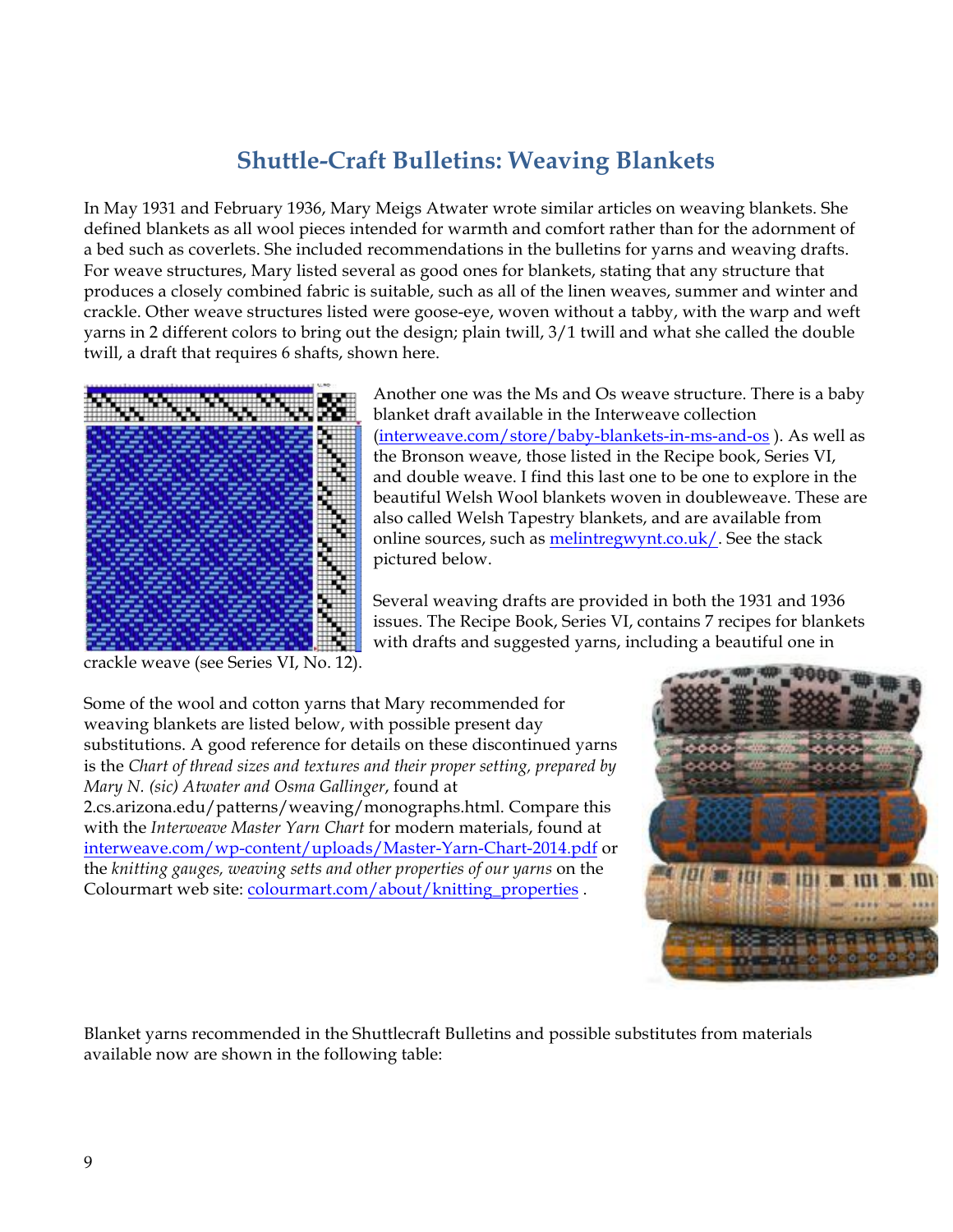| Yarn                 | Yards/pound | Recommended       | <b>Possible substitution</b>  |
|----------------------|-------------|-------------------|-------------------------------|
|                      |             | sett(s)           |                               |
| Bernat Fabri         | 4800        | 20, 24 epi        | Jaggerspun superfine merino   |
|                      |             |                   | 18/2 from Halcyon and         |
|                      |             |                   | others.                       |
| Bernat Afghan        | 7000        | 36 epi            | 28/2 wool, Possibly           |
|                      |             |                   | Colourmart                    |
| Bernat Homespun      | 2200        | 16 epi            | Jaggerspun merino 8/2 wool    |
|                      |             |                   | or Harrisville Shetland from  |
|                      |             |                   | Halcyon and others.           |
| Fine handspun Single |             | 30 epi            | Same                          |
| Germantown Knitting  | 1200        | 8, 10, 12, 15 epi | Sportweight or worsted        |
| yarn                 |             |                   | weight knitting yarn, several |
|                      |             |                   | brands.                       |
| $3/2$ cotton         | 1350        | 20epi             | Same, gives a firm fabric     |

Mary briefly addressed finishing of wool blankets by brushing, and has some information in the Recipe book projects. She announced the Recipe Book as ready to send out to subscribers in the 1931 Bulletin. It was mailed out in sections, and the recipes were based on unusually successful actual weavings. Guild members were invited to contribute project drafts and details. The Guild has the most recent version available on disk, if you don't have it. *Maureen Wilson*

#### **Full Slate of 2018–2019 Guild Officers**

At the June meeting, we voted on elected officers, but we also have a number of appointed officers, for whom we are so grateful! This is a list of the current list of officers:

**President:** Susan Hainsworth **Co-Vice-Presidents:** Mimi Rodes and Alecia Suazo **Membership Secretary:** Catherine Marchant **Recording Secretary:** Maureen Wilson **Treasurer:** Sara Lee Neill **Grants Officer:** Leslie Sieburth **Hospitality:** Ann McKane and Alicia Suazo **Librarian:** Sonya Campana **Equipment Coordinator:** Susan Hainsworth **Newsletter:** Susan Hainsworth, Maureen Wilson, Leslie Sieburth **Website:** Judie Eatough and Terri Pianka **HGA Representative:** Julie Schwartz **IWC Representative:** Nancy Crowley **Guild Show Coordinator:** Jeanette Tregeagle **Guild Challenge Coordinator:** Juliette Lanvers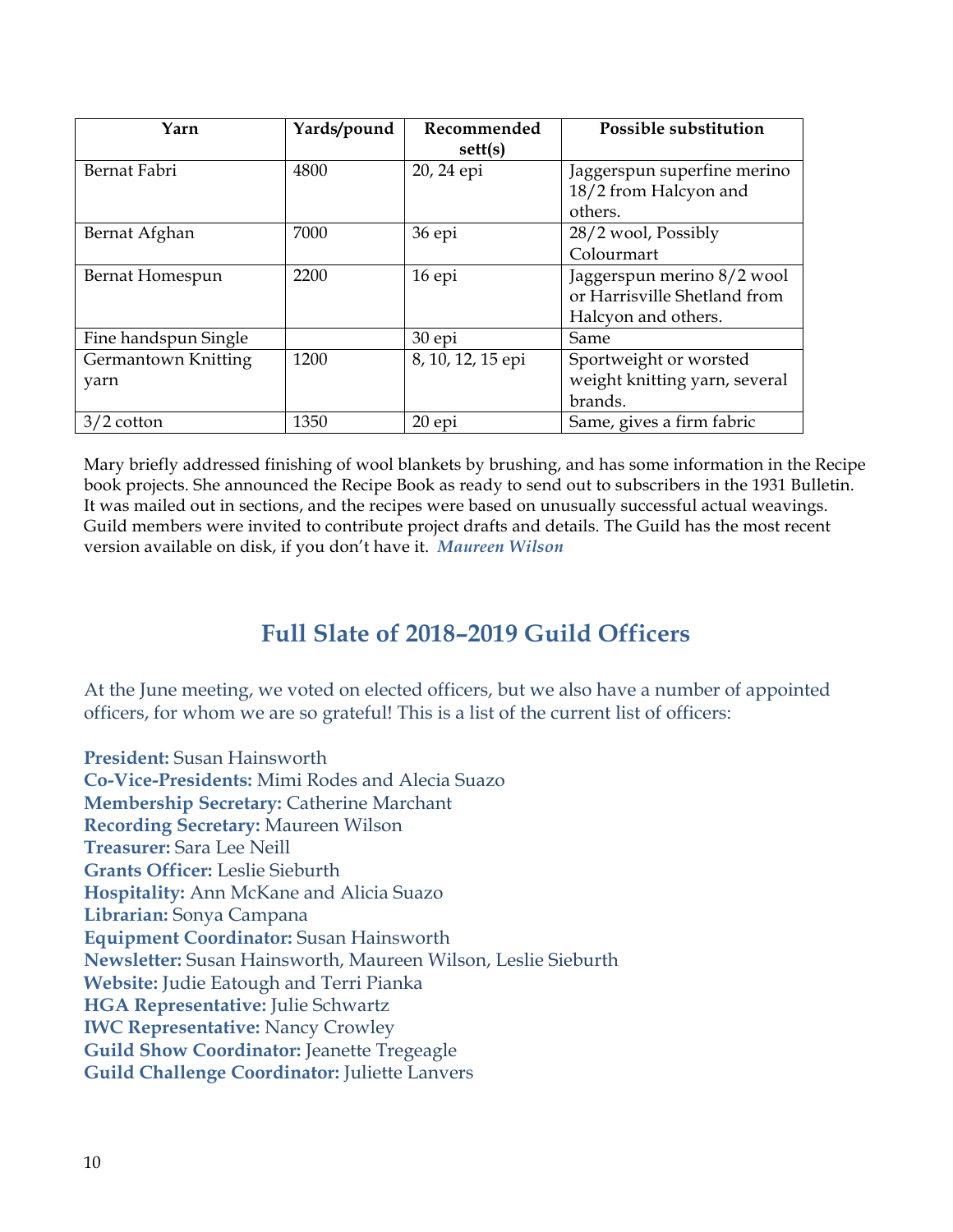## **The Shuttle-Craft Bulletin Study Group**



The next meeting of the Shuttle–Craft Bulletin study group is scheduled for **October 25, 2018.** The meeting location will be Susan Hainsworth's house, and the topic of discussion will be handwoven bags, from the July 1926 and June 1928 issues. If you are interested in joining the discussion, let Maureen Wilson (maureenmwilson@yahoo.com) know.

The Shuttle-Craft Bulletins study group meets to discuss Mary Atwater's work from the Shuttle-Craft Bulletins. This is a very informal group—if you have not participated, try a meeting and see if you want to join. The meetings may start with a reading from Mary Meigs Atwater's biography.

The topics, Bulletins, and tentative schedule for the Guild year are listed below:

| Topic                    | <b>Bulletins</b>             | <b>Meeting Date</b> |
|--------------------------|------------------------------|---------------------|
| <b>Weaving Bags</b>      | July 1926, June 1928         | October 25, 2018    |
| Ribbons, Braids, Fringes | August 1926, March 1934      | December 6, 2018    |
| <b>Expanding Weaving</b> | September 1926               | February 2019       |
| <b>Awareness</b>         |                              |                     |
| <b>Italian Weave</b>     | October 1926, March 1927     | April 2019          |
| Upholstery               | November 1926, March<br>1928 | <b>June 2019</b>    |
| Coverlets, Pennsylvania  | January 1928, January 1929   | August 2019         |
| Museum                   |                              |                     |